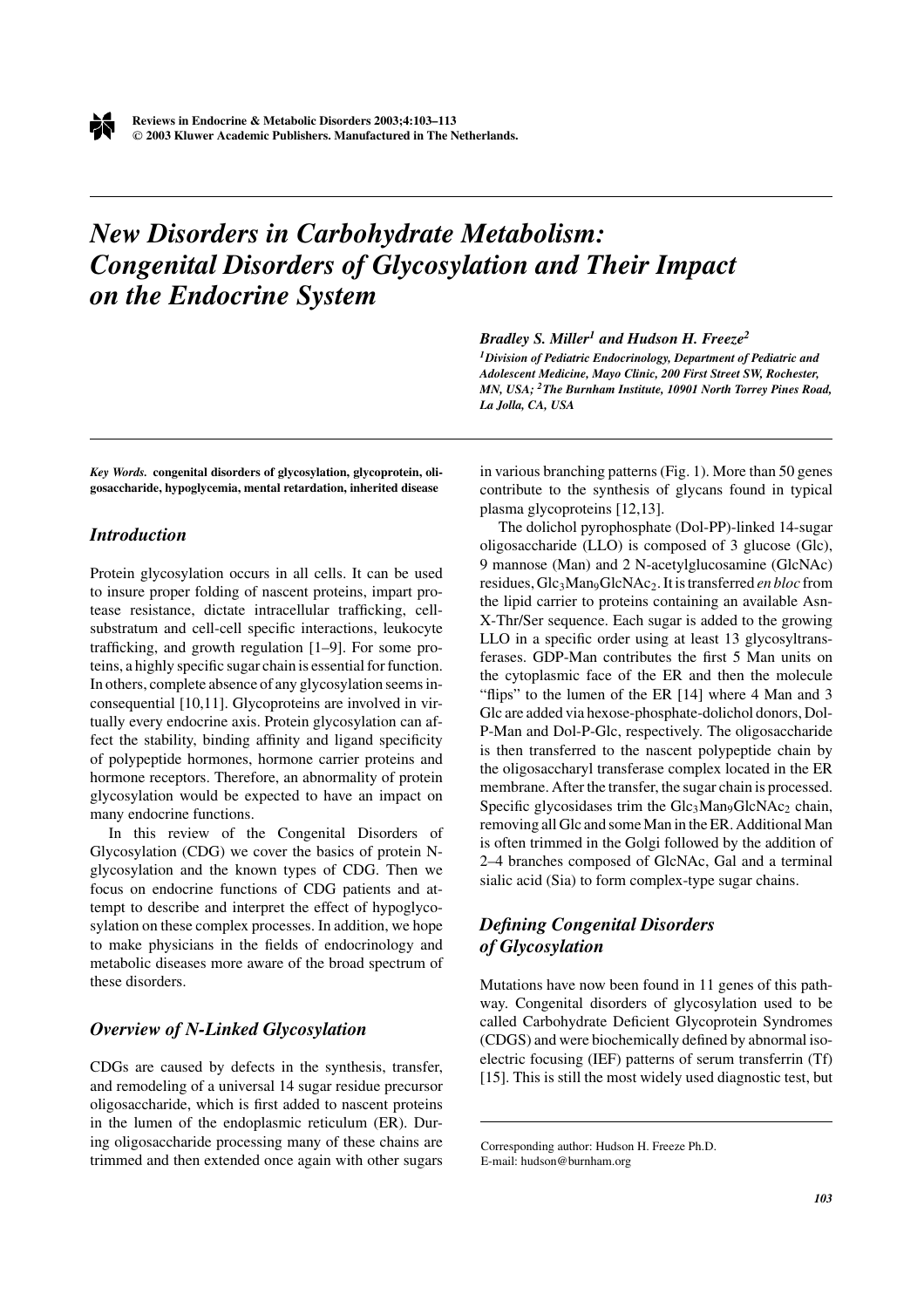

*Fig. 1. N-linked oligosaccharide biosynthesis and congenital disorders of glycosylation. Many steps of N-linked oligosaccharide biosynthesis and processing are shown. Heavy red lines indicate a defective step that causes CDG, and the specific type is shown in the box below the line. Symbols for monosaccharides: ( or ) mannose, ( ) fructose, (*B*) N-acetylglucosamine, ( ) glucose, ( ) galactose, ( ) sialic acid, and ( ) fucose.*

*Beginning at the upper left, Fructose-6P ( -6P) is converted to Man-6-P ( -6P), using phosphomannose isomerase (PMI, the defective enzyme in CDG-Ib). Alternatively, mannose ( ) is directly phosphorylated to yield Man-6P. Phosphomannomutase (PMM) converts Man-6P into Man-1P ( -1P). PMM2 is defective in CDG-Ia. Man-1P and UTP form GDP-Man (GDP- ) via GDP-Man pyrophosphorylase. GDP-Man can be incorporated into glycoproteins directly or converted into dolichol-P-Man (Dol-P- ). Although not shown in the figure, dolichol, the lipid carrier for N-linked oligosaccharides is converted to dolichol-P (Dol-P) and GlcNAc-1-P (*B*-1P) is added to it forming Dol-P-P-*B*. Another UDP-GlcNAc donates a second* B *to form Dol-P-P-*BB *and then GDP-Man adds 5 Man units, each one using a separate mannosyl transferase forming Man*5*GlcNAc*2*-PP-Dol. As shown next, Dol-P-Man adds 4* α*-mannosyl units. Mutations in the addition of the first Dol-P-Man-dependent sugar cause CDG-Id. Defective production of Dol-P-Man itself causes CDG-Ie. Improper positioning of Dol-P-Man and Dol-P-Glu due to defects in MPDU1 reduces the efficiency of adding both of these sugars to the growing chain, causing CDG-If. Defects in the addition of the 8th Man unit cause CDG-Ig. Three separate* α*-glucosyl transferases use Dol-P-Glc (Dol-P- ) to add three tandem Glc residues to the lipid-bound sugar chain. Addition of the first Glc residue is deficient in CDG-Ic. The normal lipid linked precursor oligosaccharide (LLO) chain composed of 2 GlcNAc, 9 Man and 3 Glc is shown in the box at the extreme upper right. This entire oligosaccharide is then transferred to Asn-X-Thr/Ser (NXT/S) sequons on proteins in the ER as highlighted in the box immediately below the LLO. The heavy horizontal line separates Group I and II disorders. N-linked oligosaccharide processing begins with the removal of all Glc by a set of two* α*-glucosidases. Defects in this first* α*-glucosidase cause CDG-IIb. This is followed by removal of some Man residues using at least 5 different* α*-mannosidases that are variably expressed in different tissues. These lead to production of chains with 5 Man units. GlcNAc transferase I, encoded by MGAT1, adds a GlcNAc residue followed by conversion to Man3 by* α*-mannosidase-II. GlcNAc transferase II encoded by MGAT2, now adds a second GlcNAc. This transferase is deficient in CDG-IIa. Further build up of the chain continues by the addition of Gal ( ), which is deficient in CDG-IId, and finally addition of Sia ( ) residues generate a two-branched chain. Different branching patterns and other chain extensions can occur on other proteins, but this is typical of plasma glycoproteins. CDG-IIc (LAD-II) is caused by defects in the GDP-Fuc (GDP- ) transporter that carries this donor from the cytoplasm into the Golgi.*

the specific types of CDG are now defined by the defective gene [16], since transferrin patterns do not distinguish various types. Group I disorders (Types Ia—Ig) affect the biosynthesis of the dolichol-linked precursor oligosaccharide and its transfer to proteins. This leads to insufficient or poorly transferred sugar chains and unoccupied glycosylation sites on proteins. Group II (Types IIa–IId) includes any defect in N-linked oligosaccharide processing on the protein. CDG patients with a genetically unproven defect are called CDG-x.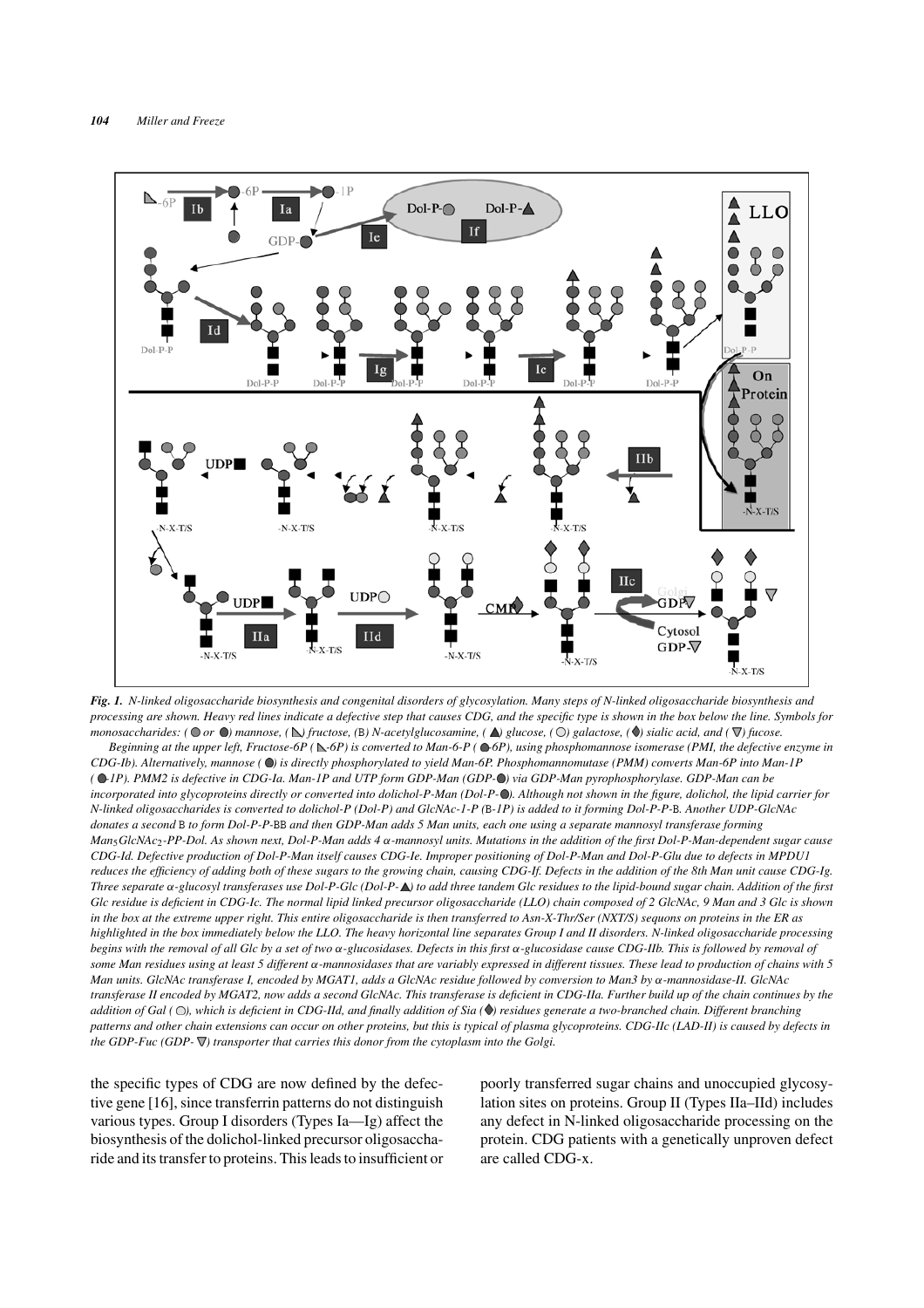| CDG type                 | Enzymatic or protein defect                                                                           | Gene             | <b>OMIMa</b>     | Chromosome<br>location | Patients                 | Ref.      |
|--------------------------|-------------------------------------------------------------------------------------------------------|------------------|------------------|------------------------|--------------------------|-----------|
| Ia                       | Phosphomannomutase 2 (PMM)                                                                            | PMM <sub>2</sub> | 212065<br>601785 | 16p13                  | $\sim$ 300               | $[17]$    |
| Ib                       | Phosphomannose isomerase (PMI)                                                                        | <b>MPI</b>       | 602579<br>154550 | $15q22$ -qter          | $\sim$ 20                | $[18-20]$ |
| Ic                       | Dolichyl-P-Glc:Man <sub>9</sub> GlcNAc <sub>2</sub> -PP-dolichyl<br>$\alpha$ -1,3-glucosyltransferase | ALG6             | 603147<br>604566 | 1p22.3                 | $\sim 30$                | [21, 22]  |
| Id                       | Dolichyl-P-Man:Man <sub>5</sub> GlcNAc <sub>2</sub> -PP-dolichyl<br>$\alpha$ -1,3-mannosyltransferase | ALG3<br>NOT56L   | 601110           | 3                      | $\mathfrak{2}$           | $[23]$    |
| Ie                       | Dolichol-P-Man synthase 1                                                                             | DPM1             | 603503           | 20q13                  | 4                        | [24, 25]  |
| If                       | Dolichol-P-Man utilization defect 1<br>(suppressor of Lec35)                                          | <b>MPDU1</b>     | 604041           | 17p12-13               | 4                        | [26, 27]  |
| Ig                       | Dolichyl-P-Man:Man <sub>7</sub> GlcNAc <sub>2</sub> -PP-dolichyl<br>$\alpha$ 1,6mannosyltransferase   | ALGI2            |                  | 22                     | 5                        | $[28]$    |
| Ix                       | Multiple Defects: causes unknown                                                                      |                  | 603585<br>212067 |                        | $\overline{\mathcal{L}}$ |           |
| IIa                      | UDP-GlcNAc: $\alpha$ -6-D-mannoside $\beta$ -1,2-<br>N-acetylglucosaminyltransferase II (GnT II)      | MGAT2            | 212066<br>602616 | 14q21                  | 6                        | $[29]$    |
| <b>IIb</b>               | $\alpha$ -1,2-glucosidase I                                                                           | GCS1             | 601336           | $2p12-13$              | 1                        | $[30]$    |
| <b>IIc</b><br>$(LAD-II)$ | GDP-fucose transporter (cytosol $\rightarrow$ Golgi)                                                  |                  | 266265           | 11p11.2                | 4                        | [31, 32]  |
| Пd                       | UDP-Galactose:N-acetylglucosamine<br>$\beta$ 1,4GalactosyltransferaseI                                | <b>B4GALT</b>    |                  | 9                      | 1                        | [33, 34]  |

#### *Table 1. Congenital disorders of glycosylation (CDG)*

 $a<sup>a</sup>OMIM = Online Mendelian Inheritance in Man (<http://www.ncbi.nlm.nih.gov/>).$ 

## *Biochemical Overview of CDG*

The CDGs are autosomal recessive disorders, and the defective genes are shown in Table 1. Carriers are asymptomatic and usually have essentially normal Tf IEF patterns. By far the most common type is CDG-Ia (OMIM 212066), which is caused by mutations in the *PMM2* gene [17,35,36]. The gene encodes the phosphomannomutase involved in the conversion of Man-6-P to Man-1-P. Mutations in this gene reduce the size of GDP-Man pool and produce insufficient LLO for full glycosylation [37,38]. Some of these patients have been mistaken for having mitochondrial disorders [39]. CDG-Ib (OMIM 602579) [18–20] results from mutations in the *MPI1* gene encoding phosphomannose isomerase (PMI) (fructose-6-P  $\rightarrow$ Man-6-P). The clinical pictures of CDG-Ib and CDG-Ia patients are quite different (see below). CDG-Ic (OMIM 603147) is caused by mutations in*ALG6* which encodes an  $\alpha$ -1,3glucosyltransferase used to add the first Glc to the immature LLO precursor [21,24,40]. Most of the other types of CDG are rare with only a few patients and will not be discussed in detail. The reader is referred to more extensive reviews [41–43].

# *Laboratory Diagnosis of CDG*

Glycosylation of serum Tf is the most commonly used biochemical indicator of CDG [15]. Normal Tf has 2 N-linked sugar chains, and each usually carries two negatively charged sialic acids (Sia). The great majority of normal serum Tf is tetrasialylated, but Tf molecules lacking one or both sugar chains, or those having incomplete chains will have fewer Sia. Those differences are easily resolved by isoelectric focusing. Electrospray ionizationmass spectrometry [44,45] is a more precise and effective method since it can differentiate molecules that lack 1 or more sugar units from those that lack entire sugar chains. This information can provide clues to the possible defect. Neither method indicates the genetic defect; since several defects all generate identical abnormal patterns. Severity of the abnormal pattern does not correlate with disease severity. The serum Tf analysis remains the best way to detect nearly all CDG cases [15,46]. False positives arise in cases of uncontrolled fructosemia, galactosemia, heavy alcohol consumption and various causes of liver disease, which need to be excluded when considering CDG [47–51]. Prospective CDG patients should be tested for altered Tf glycosylation. False negatives also occur, so a normal pattern does not exclude CDG [52–54]. Electrospray mass spectrometric analysis is available at Mayo Medical Laboratories and the University of California San Diego Biochemical Genetics Laboratory. Tf IEF can also be done at the Laboratory for Molecular Diagnosis, University Hospital Leuven-Gasthuisberg, Belgium. Adaptation of DNA sequencing technology hardware and detection offers another way to detect altered glycosylation of total serum proteins. This approach is in early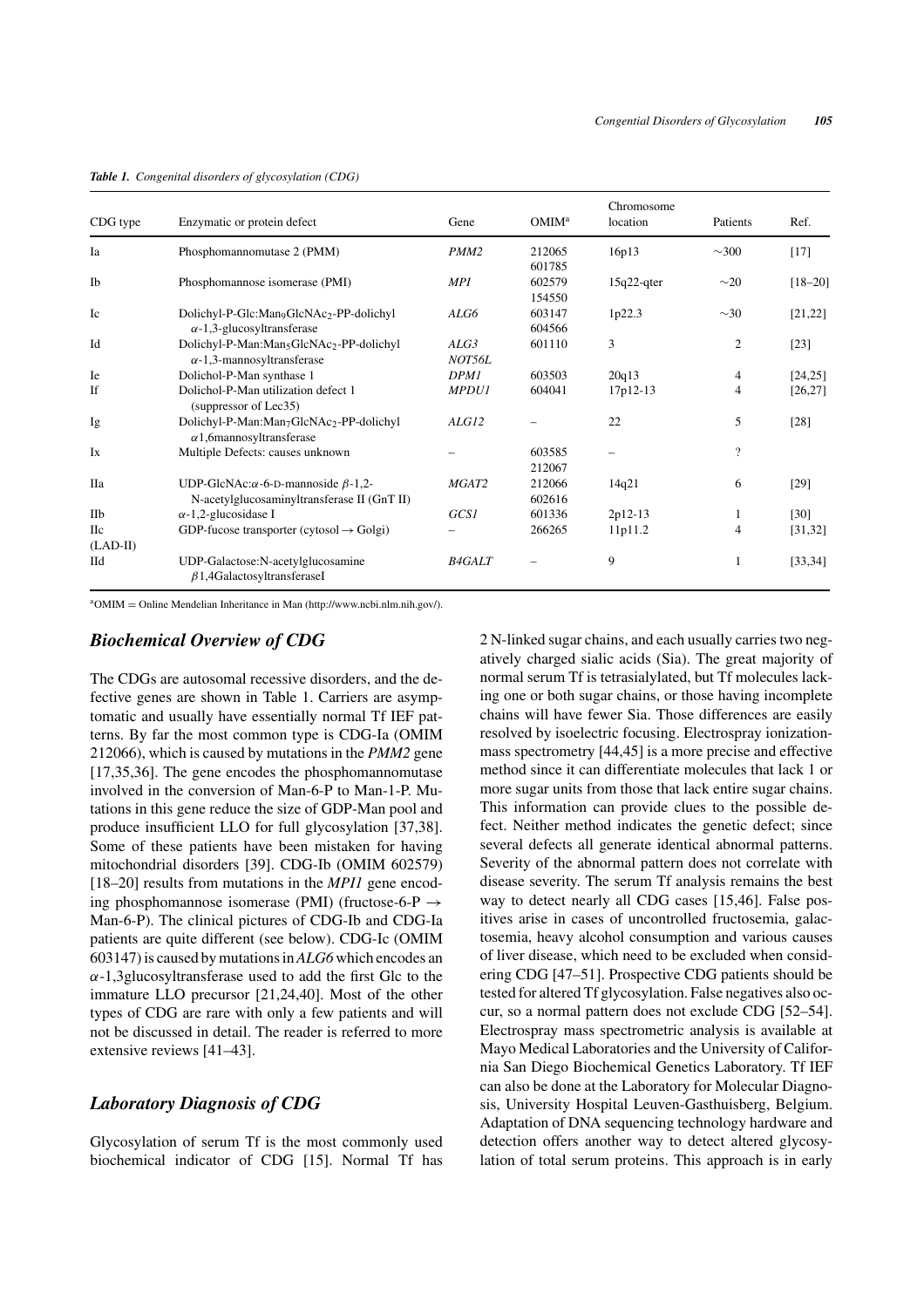developmental stages, but is likely to become an important diagnostic tool in the future [55].

# *Limited Therapy Options for CDG*

The only effective therapy is oral mannose for CDG-Ib. Mannose entering the cell is converted to Man-6-P via hexokinase, effectively bypassing the impaired fructose-6-P  $\rightarrow$  Man-6-P pathway and replenishing the depleted GDP-Man pools [20,37]. Mannose reverses hypoglycemia and deficient AT-III within a few weeks, and within 1-2 months plasma protein levels are normal and protein-losing enteropathy disappears [20,56,57]. None of the adult patients with proven CDG-Ib is currently taking mannose. They appear to be doing well, suggesting that mannose therapy will not be required for life. CDG-Ib patients and families are cautioned not to substitute commercial "neutraceutical mannose" for authentic mannose.

Short [58,59] and longer term [60] mannose therapy studies on CDG-Ia patients showed no verifiable improvement in the clinical condition or biochemical markers. Another therapeutic alternative in early exploratory stages is the creation of a hydrophobic "prodrug" derivative of Man-1-P that can freely enter cells, where it meets cytosolic esterases that generate the active compound.

One CDG-IIc patient responded to fucose therapy [61] and immediately normalized neutrophil levels, and over time partially regained some fucosylated oligosaccharides. Fevers and recurrent infections disappeared, prophylactic antibiotics were discontinued, and the patient gained weight. Significant psychomotor improvement was also observed in this child probably due to the more stable clinical status.

# *Common Clinical Features of CDG*

The most common clinical features in various types of CDG [41,43,62–64] are shown in Table 2. There is considerable clinical heterogeneity [65–68]. Psychomotor retardation ranging from mild to severe and hypotonia are consistent features in all patients except Type-Ib. Other neurological findings include ataxia (Ia and Ic), seizures and stroke-like episodes. CT and MRI are recommended in patients with psychomotor retardation since they have revealed cerebellar hypoplasia (Ia, Ic), delayed myelination (Ie, IIa, IIb), microcephaly and atrophy of the cerebrum (Ia, Ic, Id, Ie). Sometimes the cognitive deficiency can be mild [66,67]. Nearly all patients have feeding problems and fail to thrive. Strabismus is common and cortical blindness, retinal degeneration and reduction in retinal vascularization are seen. Cutaneous and subcutaneous abnormalities include peau d'orange of the skin, abnormal fat distribution, and retracted nipples.

Mortality in CDG-Ia children is about 20% during the first few years [63]. Throughout childhood CDG-Ia patients may be severely delayed in achieving developmental milestones, but then stabilize after childhood. Adolescents and adults have stable intellectual status [69,70], but there is progressive motor neuron weakness and atrophy of lower limbs. Since CDG-Ia patients tend to survive and stabilize after childhood, it is very likely that many adult CDG patients remain undiagnosed.

*Table 2. Clinical features seen in different types of CDG*

| Type |                                                                                                                                                                                                                                                                                                                                                                                                                       |
|------|-----------------------------------------------------------------------------------------------------------------------------------------------------------------------------------------------------------------------------------------------------------------------------------------------------------------------------------------------------------------------------------------------------------------------|
| Ia   | Variable psychomotor retardation, hypotonia, peripheral neuropathy, stroke-like episodes, seizures, cerebellar hypoplasia,<br>internal strabismus, abnormal eye movements, subcutaneous fat distribution, inverted nipples, cardiomyopathy, proteinuria,<br>cryptorchidism, hypoglycemia, hypogonadism, hypocholesterolemia, growth retardation, abnormal thyroid function, tests $\pm$<br>hypothyroidism, osteopenia |
| Ib   | <i>Normal</i> development, hypoglycemia, coagulopathy, hepatomegaly, protein-losing enteropathy, hepatic fibrosis, cyclic vomiting,<br>diarrhea, growth retardation                                                                                                                                                                                                                                                   |
| Ic   | Hypotonia, psychomotor retardation, internal strabismus, feeding problems, coagulopathy, seizures, normal cerebellar development,<br>hypocortisolism                                                                                                                                                                                                                                                                  |
| Id   | Hypotonia, intractable seizures, severe psychomotor retardation, microcephaly, reduced responsiveness, optic atrophy, adducted thumbs,<br>high-arched palate                                                                                                                                                                                                                                                          |
| Ie   | Hypotonia, intractable seizures, delayed myelination, cortical blindness, severe psychomotor retardation, high-arched palate                                                                                                                                                                                                                                                                                          |
| If   | Hypotonia, frequent seizures, blindness, dry skin, severe psychomotor retardation, severe failure to thrive, decreased food intake,<br>frequent vomiting                                                                                                                                                                                                                                                              |
| Ig   | Hypotonia, severe psychomotor retardation, feeding difficulties, facial dysmorphy, coagulopathy                                                                                                                                                                                                                                                                                                                       |
| Пa   | Hypotonia, severe psychomotor retardation, frequent infections, normal cerebellum, coarse facies, widely spaced nipples, low set ears,<br>ventricular septal defect                                                                                                                                                                                                                                                   |
| Пb   | Hypotonia, generalized edema, hypoventilation, apnea, hepatomegaly, demyelinating polyneuropathy                                                                                                                                                                                                                                                                                                                      |
| Пc   | Hypotonia, elevated peripheral leukocytes, failure to thrive, psychomotor retardation, short arms and legs                                                                                                                                                                                                                                                                                                            |
| Пd   | Hypotonia, hydrocephalus, Dandy-Walker malformation, myopathy, coagulation abnormalities                                                                                                                                                                                                                                                                                                                              |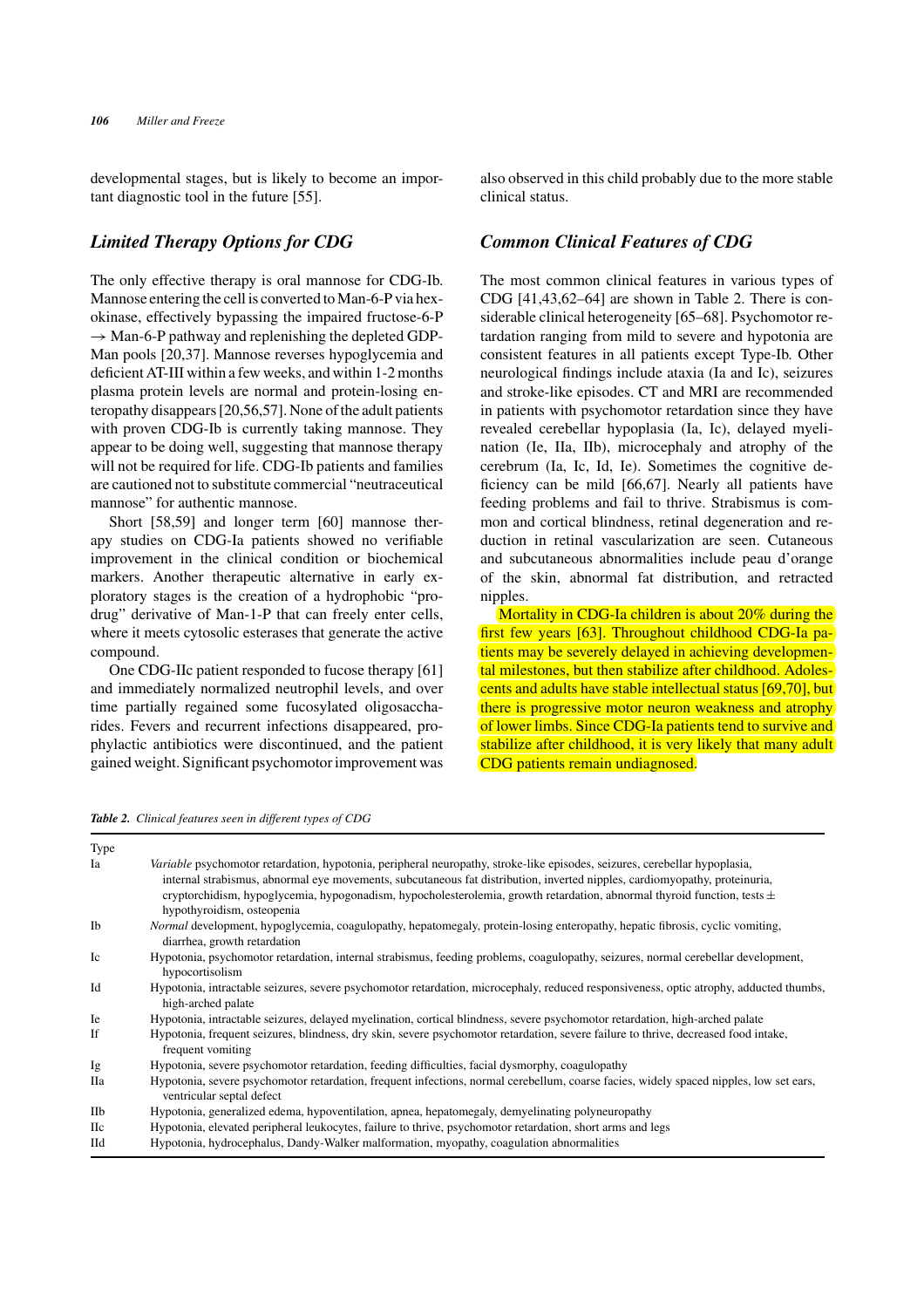# *Specific Endocrine Dysfunctions in CDG*

#### *Endocrine effects of CDG on sexual development*

*Hypergonadotropic hypogonadism.* The original twin girls with CDG described by Dr. Jaeken had fluctuating levels of FSH and failed to have pubertal development [71]. Most other females with CDG of pubertal age have been described as having an absence of secondary sexual characteristics [70]. Studies of these children have demonstrated hypergonadotropic hypogonadism with elevated FSH and LH and low estradiol [72,73]. Normal pubertal development has been described in four women, one with CDG 1b [74], one with CDG 1f [64] and two with untyped CDG [75,76]. The young woman with CDG1b delivered three healthy children after uncomplicated pregnancies [74]. Males with CDG have been described to have normal or delayed puberty with normal virilization, small or normal testes, and testosterone values in the low to normal range [72,73].

The lack of pubertal development and primary ovarian failure in females with CDG resembles the phenotype in galactosemia [77]. In galactosemia, males have normal pubertal development and sexual function. Females have a high rate of pubertal delay or failure and primary or secondary amenorrhea with elevated gonadotropin levels suggestive of primary ovarian failure. The bioactivity of urinary gonadotropins from female galactosemics was normal suggesting ovarian resistance. However, there is some evidence in galactosemic women for residual ovarian function. In one of two patients, Kaufman et al. found a normal estrogen response to short term therapy with human menopausal gonadotropin (HMG, mostly FSH) [78]. A similar response to HMG has been found in patients with CDG [72,79]. However, the biological activity of FSH in CDG women was in the low normal range using a rat granulosa aromatase bioassay [72]. In addition, the half-life of FSH was low to normal in CDG consistent with previous data showing increased clearance of desialylated FSH [80,81]. The electrophoretic mobility of FSH in females with CDG was more consistent with that obtained from menopausal women and did not resemble the FSH pattern characteristic of the follicular phase of the menstrual cycle [73]. These findings suggest that reduced FSH bioactivity and bioavailability, due to inappropriate or insufficient glycosylation, is responsible for delayed or absent sexual maturation in girls with CDG.

Hypogonadism in CDG also resembles the phenotype of an inherited FSH receptor defect. In this condition, a mutation occurs in a region of the FSH receptor gene adjacent to a glycosylation site necessary for FSH binding. Males homozygous for this mutation undergo normal puberty followed by hypogonadism in adulthood character-

ized by low testosterone levels, small testicles and elevated **FSH levels [82].** In the female, there is primary amenorrhea and variable degrees of pubertal development [83]. The glycosylation status of the FSH receptor has been shown to affect it's production and may affect it's ligand binding affinity [84]. In contrast, the unglycosylated LH receptor had normal ligand binding and signal transduction activity [85]. It is likely that sexual development in children with CDG is affected by hypoglycosylation of both FSH and its receptor.

Another potential negative effect of hypogonadism is incomplete bone mineralization. The sex steroids play a very important role in promoting bone mineralization. Inadequate levels of testosterone and estradiol in patients with hypogonadism could lead to low peak bone mineral density. Osteopenia has been reported in multiple patients with CDG [86,87]. This effect on bone mineralization could lead to increased fractures over the long-term.

*Cryptorchidism.* Cryptorchidism is present at birth in 3% of full-term and 17% of premature males and less than 1% of males by 9 months of age [88]. The incidence of cryptorchidism is elevated in a number of genetic diseases [89]. It is also an early manifestation of hypogonadotropic hypogonadism. Numerous males with CDG and cryptorchidism have been previously reported [90] [91–93]. A retrospective review of patients with CDG 1a enrolled in a recent U.S. open-label study of oral mannose therapy revealed that cryptorchidism was present in at least 56% of participating males (unpublished results). This would suggest that cryptorchidism should be one of the defining features of this condition and along with other features of CDG should warrant diagnostic evaluation.

Finally, as with many processes in children with CDG, it is likely that hypoglycosylation affects hormonal regulation at multiple steps along the pathway. Sexual development in children with CDG is likely affected by hypoglycosylation of both FSH and its receptor. The lack of affect of hypoglycosylation on LH receptor function may help to explain the near normal sexual development in CDG males. It is the combination of these effects that leads to the ultimate phenotypes of sexual development in males and females with CDG.

#### *Endocrine effects of CDG on adrenal function*

Serum cortisol levels in CDG have been found to be low or normal [72,94]. A patient with CDG 1c developed hypocortisolism requiring cortisol replacement in the setting of severe hypoproteinemia secondary to a protein-losing enteropathy [94]. Twin sisters with CDG 1a were found to have normal free cortisol levels with low transcortin values [72]. Cortisol is heavily protein bound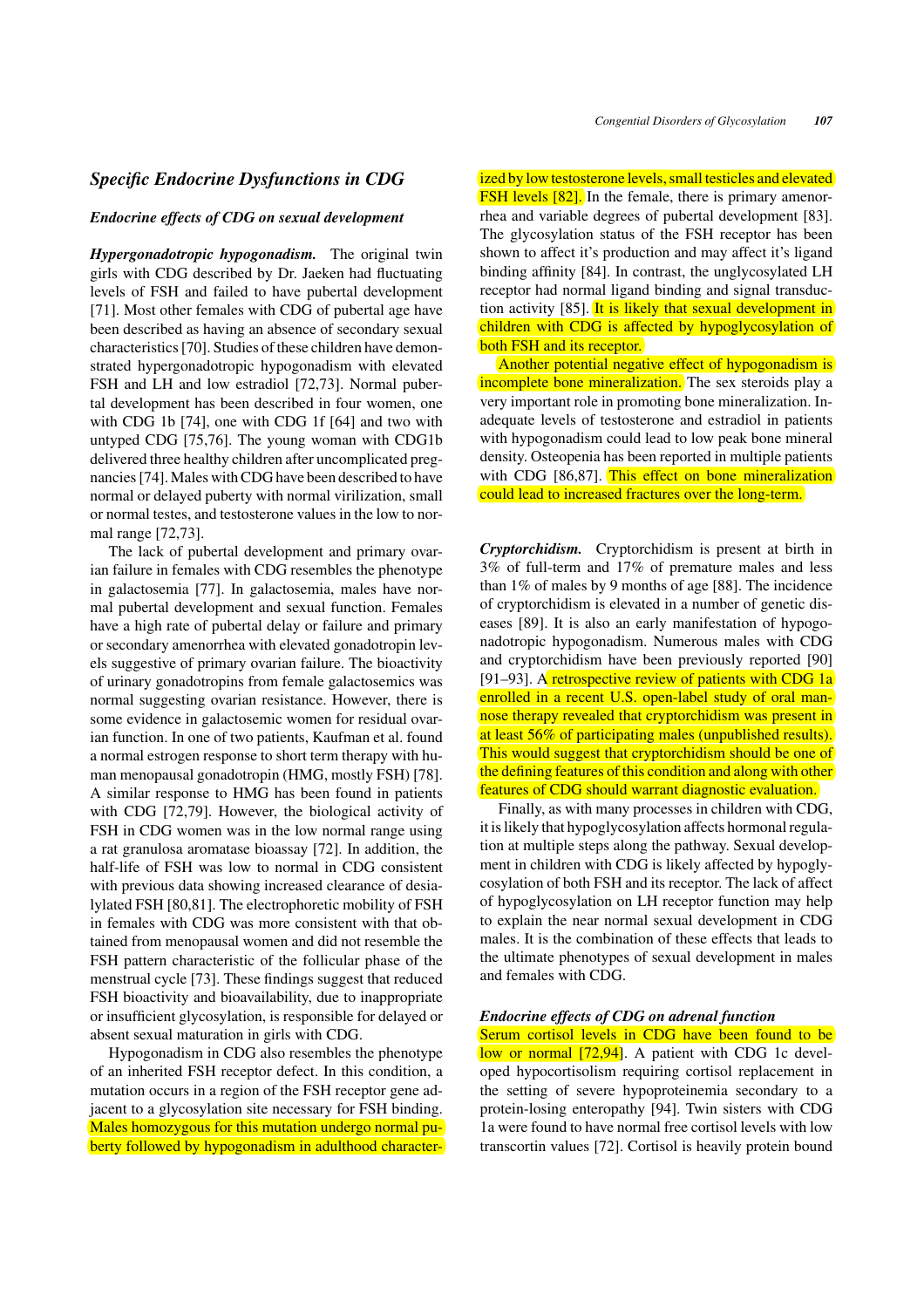in serum, chiefly to albumin and transcortin. Studies of transcortin suggest that glycosylation is required for its normal intra-cellular processing and secretion, but not for its ability to bind cortisol [95,96]. These findings suggest that the hypocortisolism seen in the patient with CDG 1c and a protein-losing enteropathy is likely due to both the combination of low transcortin and generalized hypoproteinemia. Review of the literature shows few cases of hypocortisolism in the setting of hypoproteinemia. One involved congenital nephrotic syndrome and associated hypothyroidism [97]. Another was an 8 week old infant with untyped CDG found to have a low random cortisol in the setting of nephrotic syndrome [98].

### *Endocrine effects of CDG on thyroid function*

Thyroid function tests are frequently abnormal in children with CDG. Thyrotropin (TSH) is a glycoprotein secreted by the pituitary which regulates production of thyroxine (T4) and triiodothyronine (T3) by the thyroid. The effects of glycosylation on function of TSH and its receptor were recently reviewed [99]. Glycosylation has been shown to affect TSH bioactivity and receptor affinity [100–102]. Thyroid binding globulin (TBG) is the primary serum carrier glycoprotein for T4 and T3. The most common laboratory abnormality in thyroid function of CDG patients is a low total T4 reflective of partial TBG deficiency.

The initial characterization of CDG in identical twins included partial deficiency of thyroid binding globulin (TBG) which is present in approximately 75% of patients with  $CDG$  [62,103]. Patients with CDG showed an increase in hypoglycosylated TBG [15]. TBG hypoglycosylation reduces its half-life by 15% [62,103]. However, TBG isolated from patients with CDG has normal immunoreactivity and affinity for T4, T3, and rT3 [104]. Abnormalities in thyroid binding capacity have been found in CDG 1a, 1b and 1x (unpublished data) and CDG II [105]. Since the degree of TBG deficiency does not appear to be sufficient to explain the reduction of thyroid binding capacity, Macchia et al. speculated the presence of an interfering substance [104]. In general, the partial TBG deficiency does not appear to affect thyroidfunction.

A diagnosis of chemical hypothyroidism is made on the basis of low free thyroxine and elevated TSH. TSH values have previously been shown to be age-dependent with a slight elevation in infancy normalizing in late childhood [72]. However, TSH in CDG contain an abundance of poorly processed carbohydrates [91]. The analysis of free thyroxine has been in the low to normal range [72]. Free thyroxine analyzed by equilibrium dialysis, the most accurate method, has been reported as normal in a group of seven patients with CDG [104]. Diagnosis of hypothyroidism and L-thyroxine supplementation should be reserved for those children with elevated TSH and low free thyroxine measured by equilibrium dialysis. In general, children with CDG are chemically euthyroid.

#### *Endocrine effects of CDG on growth*

Children with CDG exhibit growth failure that may be nutritional and/or a result of dysregulated hormone signaling. Somatic growth in children is regulated by growth hormone. Growth hormone exerts its effects on somatic growth by activation of the insulin-like growth factor cascade. Growth Hormone Binding Protein, a soluble form of the external domain of growth hormone receptor, is decreased in poor nutrition and in some patients with primary growth hormone resistance and poor nutrition. Circulating Insulin-like Growth Factors (IGFs) are produced primarily in the liver in a growth hormone-dependent fashion [106]. Free IGF acts through cell-surface receptors to stimulate growth in numerous end organs. The levels of free IGF in tissues and serum are regulated by the formation of complexes with IGF binding proteins, IGFBPs [107]. In the serum, greater than 90% of IGF is found in a ternary complex comprised of IGF, IGFBP-3 and an acid-labile subunit (ALS) [108]. The formation of the ternary complex is important in determining the stability of IGFs in serum [109] and their delivery to the target tissues. The degree of ALS glycosylation has been shown to affect its ability to form a complex with IGFBP-3 [110,111]. Glycosylation of IGFBP-3 does not affect its ability to bind IGF, but may increase its susceptibility to proteolysis [112,113].

Previous studies of the GH/IGF cascade in children with CDG have shown that random levels of GH are low in males and high to very high in females. Serum IGF-1 concentrations were low in infants and children and low to normal in adolescents independent of gender [72] GHBP, IGFBP-3 and ALS values have not been reported in children with both CDG and failure to thrive. **IGFBP-3 and** ALS values are lower in children with CDG than in agematched controls [114]. There has been one report of a young lady with normal levels of IGF-1, IGFBP-3 and GHBP [75]. However, except for patients with CDG 1b and CDG 1f, this young woman is the only reported patient with CDG 1 to have experienced normal puberty. The patient with CDG 1f was investigated because of growth retardation at 2 years and found to have growth hormone deficiency and dwarfism as an adult [64]. One girl with an untyped CDG-x had documented growth hormone deficiency found in the setting of hypoglycemic episodes and proven by growth hormone stimulation testing with insulin-induced hypoglycemia and arginine [91]. She had also been diagnosed with hypothyroidism nine months earlier and had been receiving L-thyroxine supplementation. The combination of L-thyroxine and growth hormone therapy resulted in a significant growth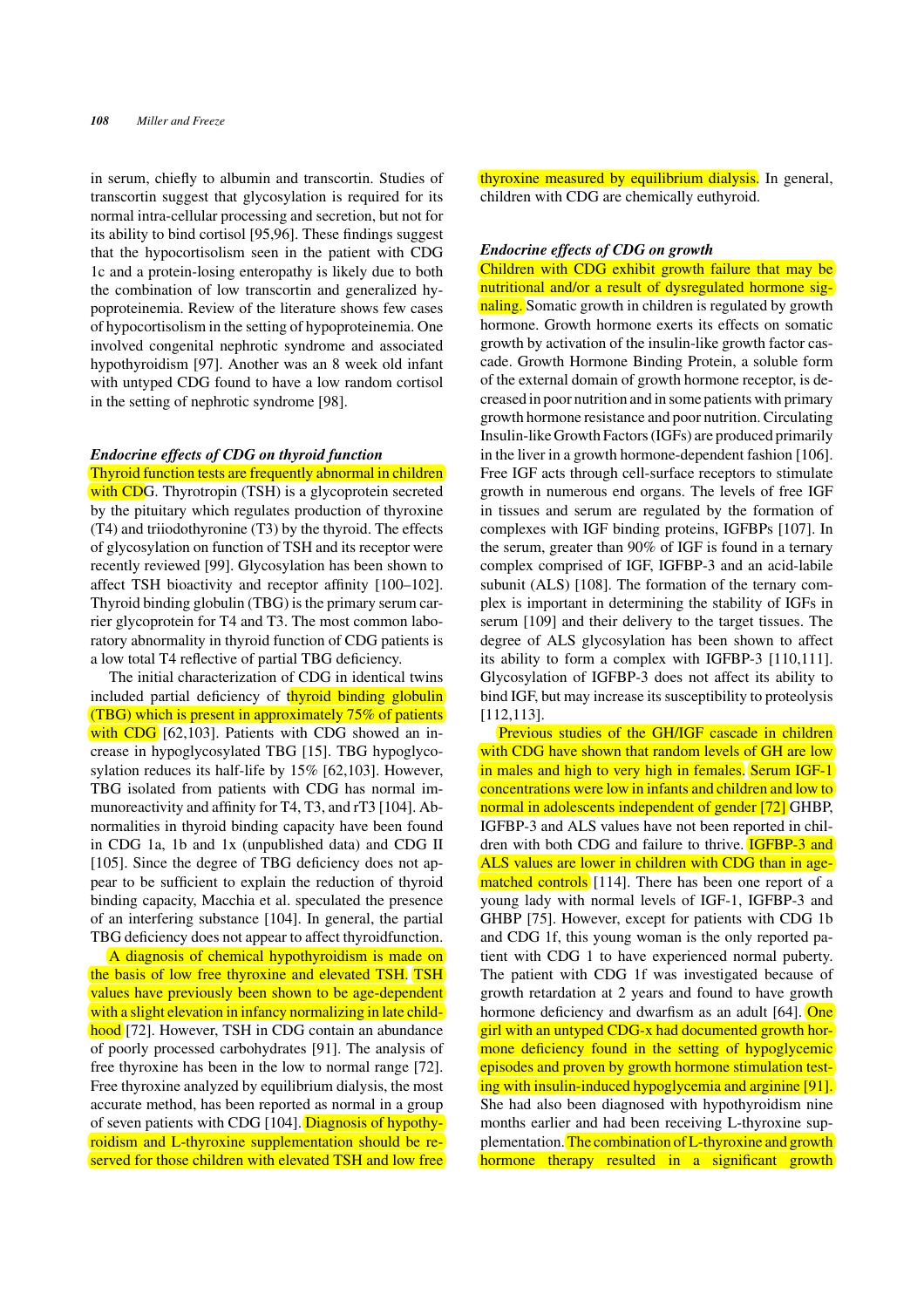The importance of normal glycosylation to the growth of children, and potentially to the components of the GH/IGF cascade, is illustrated by the normalization of growth seen in a girl with CDG1b following institution of mannose therapy. At 30 months of age, she was  $\lt$ 3 percentile for height and >97 percentile for weight. At 3 years, following 6 months of mannose therapy, her height was 43 percentile and weight was unchanged but now 89 percentile. This represents an extraordinary annualized height velocity of 23 cm/yr with normal for her age being 8 cm/yr. Subsequently, she continued to grow along the 40 percentile (unpublished results of patient in [57]). This extraordinary growth response to mannose in a child who was either normal or overweight suggests that glycosylation of growth factors, carrier proteins and receptors played an important role in the growth. In addition, this finding downplays the role of poor nutrition as a factor in the short stature of children with CDG.

It is likely that the growth of children with CDG is affected both by nutritional factors and by the effects of hypoglycosylation on the function and stability of the components of the GH/IGF cascade. Further studies are necessary to determine the extent to which protein hypoglycosylation negatively impacts growth in children with CDG.

#### *Endocrine effects of CDG on glucose metabolism*

The association of hypoglycemia with CDG was first described in patients with CDG 1b [19,57,115]. Hyperinsulinism was documented in three cases and the patients responded to treatment with diazoxide. In one report, initiation of mannose therapy allowed rapid tapering of diazoxide therapy without recurrent hypoglycemia [115]. In another patient, hyperinsulinism was not proven as the cause of hypoglycemia [57]. The patient was treated with a combination of diazoxide and frequent meals. Initiation of mannose therapy rapidly improved fasting tolerance.

There have been several cases of hypoglycemia in patients with other types of CDG. In one report, a girl with untyped CDG had frequent episodes of hypoglycemia associated with growth retardation at 2 years of age. Investigations demonstrated growth hormone deficiency and the patient received growth hormone with resulting improvement in growth and hypoglycemia [91]. In a recent case series of patients with CDG 1a, three patients had episodes of hypoglycemia. One was reported as having hyperinsulinemic hypoglycemia [92].

The mechanism by which hypoglycosylation can cause hyperinsulinism in patients with CDG is unknown. However, the rapid resolution of hypoglycemia following initiation of mannose in two patients with CDG 1b, suggests a role of glycosylation in maintenance of normoglycemia. Due to the presence of documented hyperinsulinism in several patients, one could speculate that glycosylation is important in the regulation of insulin secretion, possibly of the sulfonylurea receptor.

#### *Endocrine effects of CDG on lipid metabolism*

Hypocholesterolemia has been described in a number of patients with CDG [87]. It is well known that glycation of LDL in the setting of hyperglycemia due to diabetes mellitus leads to impaired uptake of LDL by the liver LDL receptor resulting in elevated LDL and triglycerides. It has been speculated that underglycosylation of LDL improves uptake of the lipid rich particles by the liver leading to hypocholesterolemia. In addition, stability of the apolipoproteins may be affected by their degree of glycosylation.

#### *Summary of endocrine and metabolic effects in CDG*

The endocrine system involves glycoproteins at many steps in multiple different hormonal pathways, including polypeptide hormones, hormone transport proteins, and hormone receptors. There is a significant amount of literature devoted to the analysis of the effects of the glycosylation status of these components of the hormonal cascades *in vitro*. The hormonal abnormalities in patients with CDG give us a glimpse of the impact of altered glycosylation on the endocrine system *in vivo*. Further studies of the hormonal milieu in patients with CDG will help us to better understand both CDG and the endocrine system.

# *Identification of More Patients and New Defects*

Estimates suggest that 100–200 CDG-Ia patients are born every year in the United States and a similar or higher number in Europe [116]. This means that the expanding spectrum of these disorders is quite underdiagnosed. Heightened awareness of glycosylation as a cause of metabolic and endocrine malfunctions, appreciation of the diversity of CDG patients, and broader-based testing for these disorders will probably lead to the identification of new and previously overlooked patients.

## *Acknowledgments*

This work was supported by a grant from the NIH (R01 DK55615) and the CDG Family Network Foundation. The authors would like to thank Cheryl A. Conover, PhD and Donald Zimmerman, MD for critical review of the manuscript. We would also like to thank Marc C. Patterson, MD for his permission to refer to unpublished data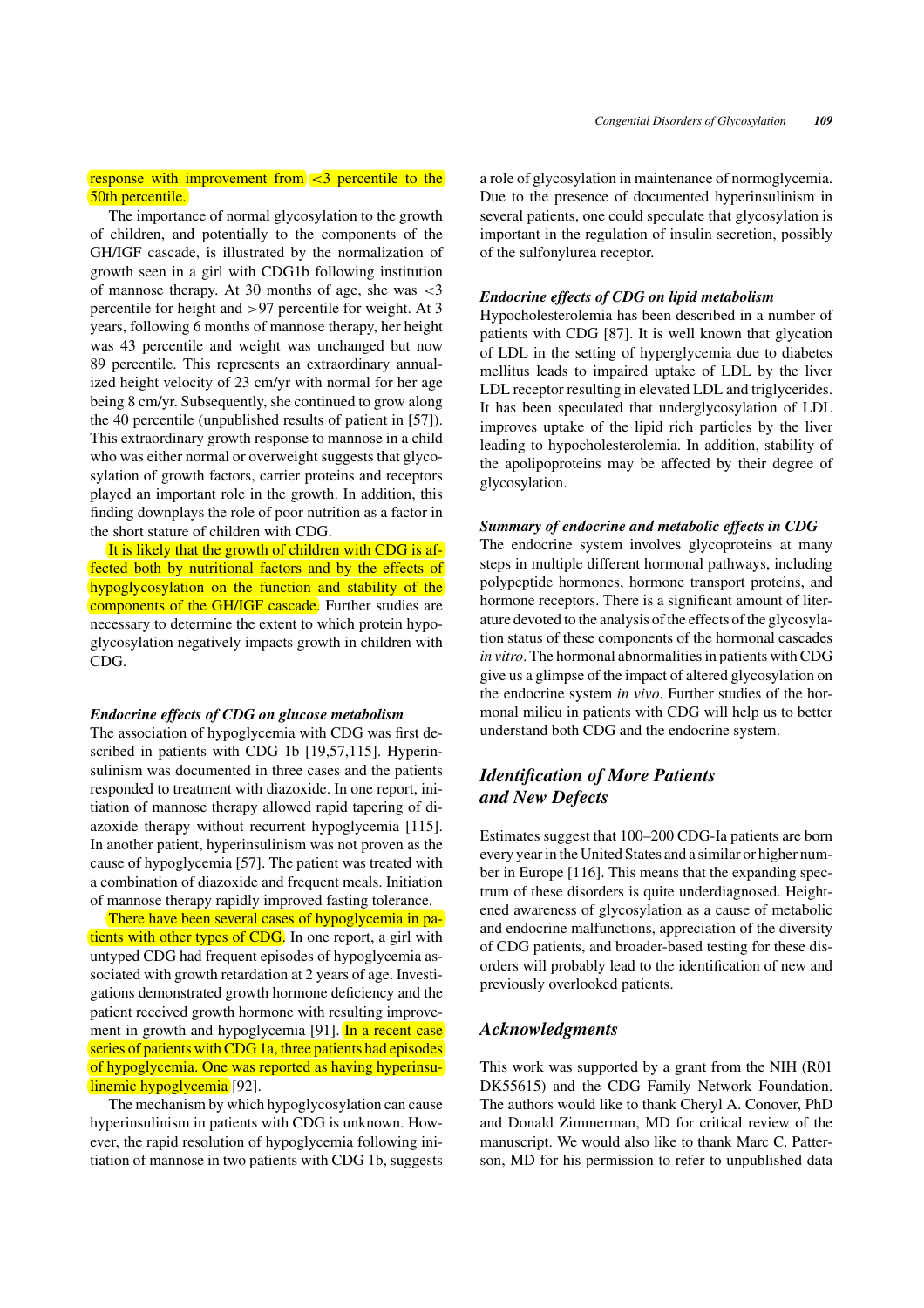on mannose therapy for CDG children resulting from a Mayo Foundation grant.

## *References*

- 1. Granovsky M, Fata J, Pawling J, Muller WJ, Khokha R, Dennis JW. Suppression of tumor growth and metastasis in Mgat5-deficient mice. *Nat Med* 2000;6:306–312.
- 2. Ellgaard L, Molinari M, Helenius A. Setting the standards: Quality control in the secretory pathway. *Science* 1999;286:1882–1888.
- 3. Varki A, Cummings R, Esko J, Freeze H, Hart G, Marth J, eds. *Essentials of Glycobiology*. 1st ed. New York: Spring Harbor Laboratory Press, 1999.
- 4. Thor G, Brian AA. Glycosylation variants of murine interleukin-4: Evidence for different functional properties. *Immunology* 1992;75:143–149.
- 5. Kornfeld S. Structure and function of the mannose 6 phosphate/insulinlike growth factor II receptors. *Annu Rev Biochem* 1992;61:307–330.
- 6. Varki A. Biological roles of oligosaccharides: All of the theories are correct. *Glycobiology* 1993;3:97–130.
- 7. Rudd PM, Wormald MR, Stanfield RL, Huang M, Mattsson N, Speir JA, DiGennaro JA, Fetrow JS, Dwek RA, Wilson IA. Roles for glycosylation of cell surface receptors involved in cellular immune recognition. *J Mol Biol* 1999;293:351–366.
- 8. Gahmberg CG, Tolvanen M. Why mammalian cell surface proteins are glycoproteins. *Trends Biochem Sci* 1996;21:308–311.
- 9. Springer T. Traffic signals on endothelium for lymphocyte recirculation and leukocyte emmigration. In: Paul L, Issekutz T, eds. *Adhesion Molecules in Health and Disease*. New York: Marcel Dekker, 1997:1–54.
- 10. Gagneux P, Varki A. Evolutionary considerations in relating oligosaccharide diversity to biological function. *Glycobiology* 1999;9:747–755.
- 11. Dwek RA. Biological importance of glycosylation. *Dev Biol Stand* 1998;96:43–47.
- 12. Freeze H. Update and perspectives on congenital disorders of glycosylation. *Glycobiology* 2001;11:129R–143R.
- 13. Freeze HH, Westphal V. Balancing N-linked glycosylation to avoid disease. *Biochimie* 2001;83:791–799.
- 14. Helenius J, Ng DT, Marolda CL, Walter P, Valvano MA, Aebi M. Translocation of lipid-linked oligosaccharides across the ER membrane requires Rft1 protein. *Nature* 2002;415:447–450.
- 15. Stibler H, Holzbach U, Kristiansson B. Isoforms and levels of transferrin, antithrombin, alpha(1)-antitrypsin and thyroxine-binding globulin in 48 patients with carbohydrate-deficient glycoprotein syndrome type I. *Scand J Clin Lab Invest* 1998;58:55–61.
- 16. Aebi M, Helenius A, Schenk B, Barone R, Fiumara A, Berger EG, Hennet T, Imbach T, Stutz A, Bjursell C and others. Carbohydratedeficient glycoprotein syndromes become congenital disorders of glycosylation: An updated nomenclature for CDG. First International Workshop on CDGS. *Glycoconj J* 1999;16:669–671.
- 17. Van Schaftingen E, Jaeken J. Phosphomannomutase deficiency is a cause of carbohydrate-deficient glycoprotein syndrome type I. *FEBS Lett* 1995;377:318–320.
- 18. de Koning TJ, Dorland L, van Diggelen OP, Boonman AM, de Jong GJ, van Noort WL, De Schryver J, Duran M, van den Berg IE, Gerwig GJ and others. A novel disorder of N-glycosylation due to phosphomannose isomerase deficiency. *Biochem Biophys Res Commun* 1998;245:38–42.
- 19. Jaeken J, Matthijs G, Saudubray JM, Dionisi-Vici C, Bertini E, de Lonlay P, Henri H, Carchon H, Schollen E, Van Schaftingen E. Phosphomannose isomerase deficiency: A carbohydrate-deficient

glycoprotein syndrome with hepatic-intestinal presentation. *Am J Hum Genet* 1998;62:1535–1539.

- 20. Niehues R, Hasilik M, Alton G, Körner C, Schiebe-Sukumar M, Koch HG, Zimmer KP, Wu R, Harms E, Reiter K and others. Carbohydrate-deficient glycoprotein syndrome type Ib. Phosphomannose isomerase deficiency and mannose therapy. *J Clin Invest* 1998;101:1414–1420.
- 21. Imbach T, Burda P, Kuhnert P, Wevers RA, Aebi M, Berger EG, Hennet T. A mutation in the human ortholog of the *Saccharomyces cerevisiae* ALG6 gene causes carbohydrate-deficient glycoprotein syndrome type-Ic. *Proc Natl Acad Sci USA* 1999;96:6982–6987.
- 22. Burda P, Borsig L, de Rijk-van Andel J, Wevers R, Jaeken J, Carchon H, Berger EG, Aebi M. A novel carbohydrate-deficient glycoprotein syndrome characterized by a deficiency in glucosylation of the dolichol-linked oligosaccharide. *J Clin Invest* 1998;102:647–652.
- 23. Korner C, Knauer R, Stephani U, Marquardt T, Lehle L, von Figura K. Carbohydrate deficient glycoprotein syndrome type IV: Deficiency of dolichyl-P-Man:Man(5)GlcNAc(2)-PP-dolichyl mannosyltransferase. *Embo J* 1999;18:6816–6822.
- 24. Imbach T, Grünewald S, Schenk B, Burda P, Schollen E, Wevers RA, Jaeken J, de Klerk JB, Berger EG, Matthijs G and others. Multi-allelic origin of congenital disorder of glycosylation (CDG)- Ic. *Hum Genet* 2000;106:538–545.
- 25. Kim S, Westphal V, Srikrishna G, Mehta DP, Peterson S, Filiano J, Karnes PS, Patterson MC, Freeze HH. Dolichol phosphate mannose synthase (DPM1) mutations define congenital disorder of glycosylation Ie (CDG-Ie). *J Clin Invest* 2000;105:191–198.
- 26. Schenk B, Imbach T, Frank CG, Grubenmann CE, Raymond GV, Hurvitz H, Raas-Rotschild A, Luder AS, Jaeken J, Berger EG and others. MPDU1 mutations underlie a novel human congenital disorder of glycosylation, designated type If. *Journal of Clinical Investigation* 2001;108:1687–1695.
- 27. Kranz C, Denecke J, Lehrman MA, Ray S, Kienz P, Kreissel G, Sagi D, Peter-Katalinic J, Freeze HH, Schmid T and others. A mutation in the human *MPDU1* gene causes congenital disorder of glycosylation type If (CDG-If). *Journal of Clinical Investigation* 2001;108:1613–1619.
- 28. Chantret I, Dupre T, Delenda C, Bucher S, Dancourt J, Barnier A, Charollais A, Heron D, Bader-Meunier B, Danos O and others. Congenital disorders of glycosylation type Ig is defined by a deficiency in dolichyl-P-mannose: Man7GlcNAc2-PP-dolichyl mannosyltransferase. *J Biol Chem* 2002;30:30.
- 29. Jaeken J, Schachter H, Carchon H, De Cock P, Coddeville B, Spik G. Carbohydrate deficient glycoprotein syndrome type II: A deficiency in Golgi localised N-acetyl-glucosaminyltransferase II. *Arch Dis Child* 1994;71:123–127.
- 30. de Praeter CM, Gerwig GJ, Bause E, Nuytinck LK, Vliegenthart JF, Breuer W, Kamerling JP, Espeel MF, Martin JJ, de Paepe AM and others. A novel disorder caused by defective biosynthesis of N-linked oligosaccharides due to glucosidase I deficiency. *Am J Hum Genet* 2000;66:1744–1756.
- 31. Luhn K, Wild MK, Eckhardt M, Gerardy-Schahn R, Vestweber D. ¨ The gene defective in leukocyte adhesion deficiency II encodes a putative GDP-fucose transporter. *Nat Genet* 2001;28:69–72.
- 32. Lubke T, Marquardt T, Etzioni A, Hartmann E, von Figura K, ¨ Korner C. Complementation cloning identifies CDG-IIc, a new type of congenital disorders of glycosylation, as a GDP-fucose transporter deficiency. *Nat Genet* 2001;28:73–76.
- 33. Hansske B, Thiel C, Lubke T, Hasilik M, Honing S, Peters V, Heidemann PH, Hoffmann GF, Berger EG, von Figura K and others. Deficiency of UDP-galactose: N-acetylglucosamine beta-1,4 galactosyltransferase I causes the congenital disorder of glycosylation type IId. *J Clin Invest* 2002;109:725–733.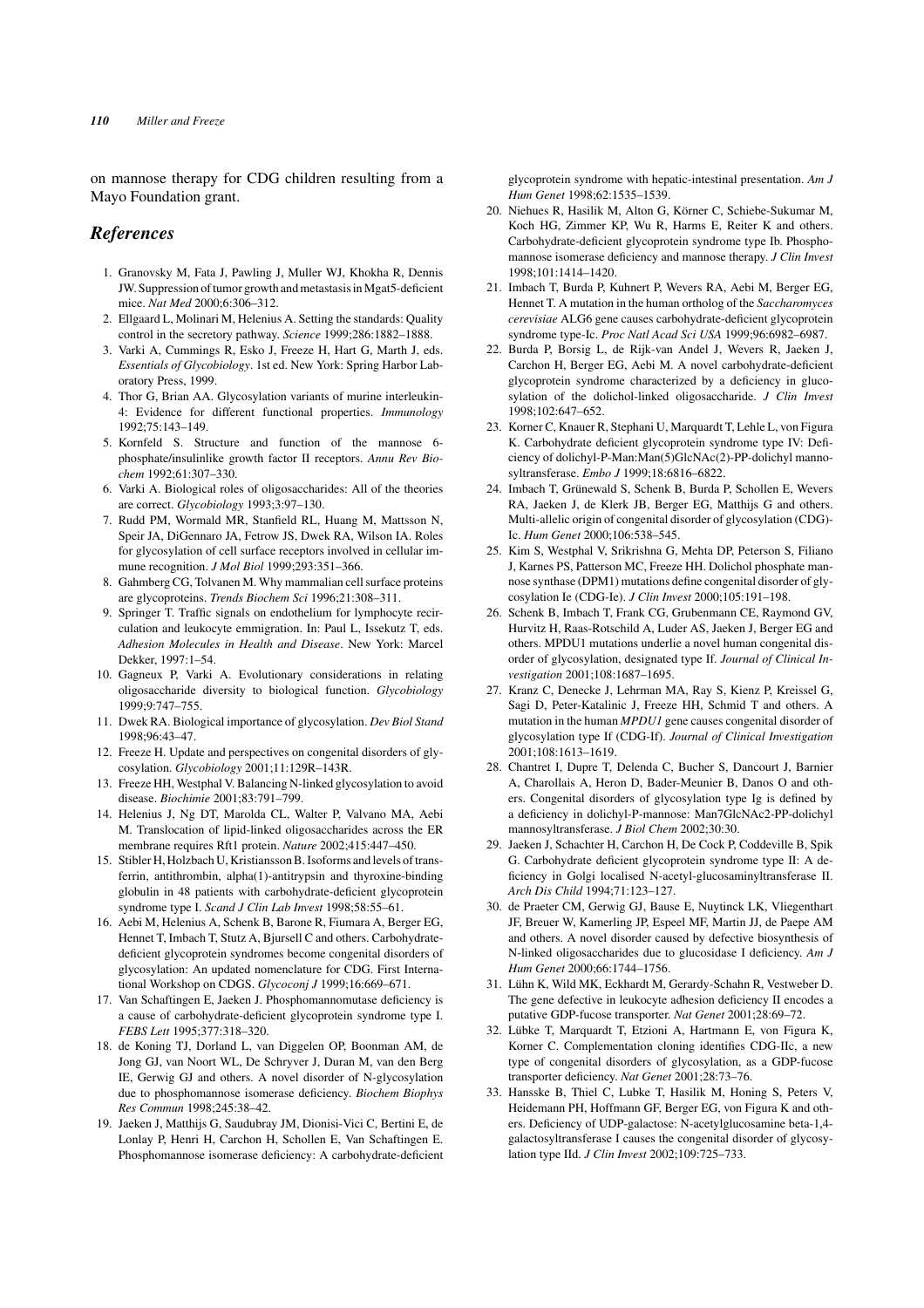- 34. Peters V, Penzien JM, Reiter G, Korner C, Hackler R, Assmann B, Fang J, Schaefer JR, Hoffmann GF, Heidemann PH. Congenital disorder of glycosylation IId (CDG-IId)—A new entity: Clinical presentation with Dandy-Walker malformation and myopathy. *Neuropediatrics* 2002;33:27–32.
- 35. Matthijs G, Schollen E, Bjursell C, Erlandson A, Freeze H, Imtiaz F, Kjaergaard S, Martinsson T, Schwartz M, Seta N and others. Mutations in PMM2 that cause congenital disorders of glycosylation, type Ia (CDG-Ia). *Hum Mutat* 2000;16:386–394.
- 36. Matthijs G, Schollen E, Pardon E, Veiga-Da-Cunha M, Jaeken J, Cassiman JJ, Van Schaftingen E. Mutations in PMM2, a phosphomannomutase gene on chromosome 16p13, in carbohydratedeficient glycoprotein type I syndrome (Jaeken syndrome). *Nat Genet* 1997;16:88–92.
- 37. Rush JS, Panneerselvam K, Waechter CJ, Freeze HH. Mannose supplementation corrects GDP-mannose deficiency in cultured fibroblasts from some patients with congenital disorders of glycosylation (CDG). *Glycobiology* 2000;10:829–835.
- 38. Krasnewich DM, Holt GD, Brantly M, Skovby F, Redwine J, Gahl WA. Abnormal synthesis of dolichol-linked oligosaccharides in carbohydrate-deficient glycoprotein syndrome. *Glycobiology* 1995;5:503–510.
- 39. Briones P, Vilaseca MA, Garcia-Silva MT, Pineda M, Colomer J, Ferrer I, Artigas J, Jaeken J, Chabas A. Congenital disorders of glycosylation (CDG) may be underdiagnosed when mimicking mitochondrial disease. *Europ J Paediatr Neurol* 2001;5:127– 131.
- 40. Korner C, Knauer R, Holzbach U, Hanefeld F, Lehle L, von Figura K. Carbohydrate-deficient glycoprotein syndrome type V: Deficiency of dolichyl-P-Glc:Man9GlcNAc2-PP-dolichyl glucosyltransferase. *Proc Natl Acad Sci USA* 1998;95:13200–13205.
- 41. Schachter H. Congenital disorders involving defective Nglycosylation of proteins. *Cell Mol Life Sci* 2001;58:1085–1104.
- 42. Jaeken J, Matthijs G, Carchon H, Schaftingen EV. Defects of N-Glycan Synthesis. In: Scriver CR, Beaudet AL, Sly WS, Valle D, eds. *The Metabolic and Molecular Bases of Inherited Diseases*, 8th ed., Vol. 1. New York: McGraw-Hill, Medical Publishing Division, 2001: 1601–1622.
- 43. Freeze HH. Congenital disorders of glycosylation and the pediatric liver. *Semin Liver Dis* 2001;21:501–616.
- 44. Bergen HR, Lacey JM, O'Brien JF, Naylor S. Online single-step analysis of blood proteins: The transferrin story. *Anal Biochem* 2001;296:122–129.
- 45. Lacey JM, Bergen HR, Magera MJ, Naylor S, O'Brien JF. Rapid determination of transferrin isoforms by immunoaffinity liquid chromatography and electrospray mass spectrometry. *Clin Chem* 2001;47:513–518.
- 46. Clayton P, Winchester B, Di Tomaso E, Young E, Keir G, Rodeck C. Carbohydrate-deficient glycoprotein syndrome: Normal glycosylation in the fetus. *Lancet* 1993;341:956.
- 47. DiMartini A, Day N, Lane T, Beisler AT, Dew MA, Anton R. Carbohydrate deficient transferrin in abstaining patients with endstage liver disease. *Alcohol Clin Exp Res* 2001;25:1729–1733.
- 48. Charlwood J, Clayton P, Keir G, Mian N, Young E, Winchester B. Prenatal diagnosis of the carbohydrate-deficient glycoprotein syndrome type 1A (CDG1A) by a combination of enzymology and genetic linkage analysis after amniocentesis or chorionic villus sampling. *Prenat Diagn* 1998;18:693–699.
- 49. Stibler H, von Dobeln U, Kristiansson B, Guthenberg C. Carbohydrate-deficient transferrin in galactosaemia. *Acta Paediatr* 1997;86:1377–1378.
- 50. Martensson O, Harlin A, Brandt R, Seppa K, Sillanaukee P. Transferrin isoform distribution: Gender and alcohol consumption. *Alcohol Clin Exp Res* 1997;21:1710–1715.
- 51. Adamowicz M, Pronicka E. Carbohydrate deficient glycoprotein syndrome-like transferrin isoelectric focusing pattern in untreated fructosaemia. *Eur J Pediatr* 1996;155:347–348.
- 52. Mader I, Dobler-Neumann M, Kuker W, Stibler H, Krageloh-Mann I. Congenital disorder of glycosylation type Ia: Benign clinical course in a new genetic variant. *Childs Nerv Syst* 2002;18:77–80.
- 53. Dupre T, Cuer M, Barrot S, Barnier A, Cormier-Daire V, Munnich A, Durand G, Seta N. Congenital disorder of glycosylation Ia with deficient phosphomannomutase activity but normal plasma glycoprotein pattern. *Clin Chem* 2001;47:132–134.
- 54. Fletcher JM, Matthijs G, Jaeken J, Van Schaftingen E, Nelson PV. Carbohydrate-deficient glycoprotein syndrome: Beyond the screen. *J Inherit Metab Dis* 2000;23:396–398.
- 55. Callewaert N, Geysens S, Molemans F, Contreras R. Ultrasensitive profiling and sequencing of N-linked oligosaccharides using standard DNA-sequencing equipment. *Glycobiology* 2001;11:275– 281.
- 56. de Lonlay P, Cormier-Daire V, Vuillaumier-Barrot S, Cuer M, Durand G, Munnich A, Saudubray JM, Seta N. Carbohydratedeficient blood glycoprotein syndrome. *Arch Pediatr* 2000;7:173– 184.
- 57. Babovic-Vuksanovic D, Patterson MC, Schwenk WF, O'Brien JF, Vockley J, Freeze HH, Mehta DP, Michels VV. Severe hypoglycemia as a presenting symptom of carbohydrate-deficient glycoprotein syndrome. *J Pediatr* 1999;135:775–781.
- 58. Kjaergaard S, Kristiansson B, Stibler H, Freeze HH, Schwartz M, Martinsson T, Skovby F. Failure of short-term mannose therapy of patients with carbohydrate-deficient glycoprotein syndrome type 1A. *Acta Paediatr* 1998;87:884–888.
- 59. Mayatepek E, Schröder M, Kohlmuller D, Bieger WP, Nutzenadel W. Continuous mannose infusion in carbohydrate-deficient glycoprotein syndrome type I. *Acta Paediatr* 1997;86:1138–1140.
- 60. Marquardt T, Hasilik M, Niehues R, Herting M, Muntau A, Holzbach U, Hanefeld F, Freeze H, Harms E. Mannose therapy in carbohydrate-deficient glycoprotein syndrome type I—first results of the German multicenter study. *Amino Acids* 1997;12:389.
- 61. Marquardt T, Luhn K, Srikrishna G, Freeze HH, Harms E, Vestweber D. Correction of leukocyte adhesion deficiency type II with oral fucose. *Blood* 1999;94:3976–3985.
- 62. Jaeken J, Stibler H, Hagberg B. The carbohydrate-deficient glycoprotein syndrome. A new inherited multisystemic disease with severe nervous system involvement. *Acta Paediatr Scand Suppl* 1991;375:1–71.
- 63. Krasnewich D, Gahl WA. Carbohydrate-deficient glycoprotein syndrome. *Adv Pediatr* 1997;44:109–140.
- 64. Jaeken J, Carchon H. Congenital disorders of glycosylation: The rapidly growing tip of the iceberg. *Curr Opin Neurol* 2001;14:811– 815.
- 65. Grunewald S, Schollen E, Van Schaftingen E, Jaeken J, Matthijs ¨ G. High residual activity of PMM2 in patients' fibroblasts: Possible pitfall in the diagnosis of CDG-Ia (phosphomannomutase deficiency). *Am J Hum Genet* 2001;68:347–354.
- 66. Westphal V, Peterson S, Patterson M, Tournay M, Blumenthal A, Treacy E, Freeze H. Functional significance of PMM2 mutations in mildly affected patients with congenital disorders of glycosylation Ia. *Genetics in Medicine* 2001;3:393–398.
- 67. van Ommen CH, Peters M, Barth PG, Vreken P, Wanders RJ, Jaeken J. Carbohydrate-deficient glycoprotein syndrome type 1a: A variant phenotype with borderline cognitive dysfunction, cerebellar hypoplasia, and coagulation disturbances. *J Pediatr* 2000;136:400– 403.
- 68. Grünewald S, Imbach T, Huijben K, Rubio-Gozalbo ME, Verrips A, de Klerk JB, Stroink H, de Rijk-van Andel JF, Van Hove JL, Wendel U and others. Clinical and biochemical characteristics of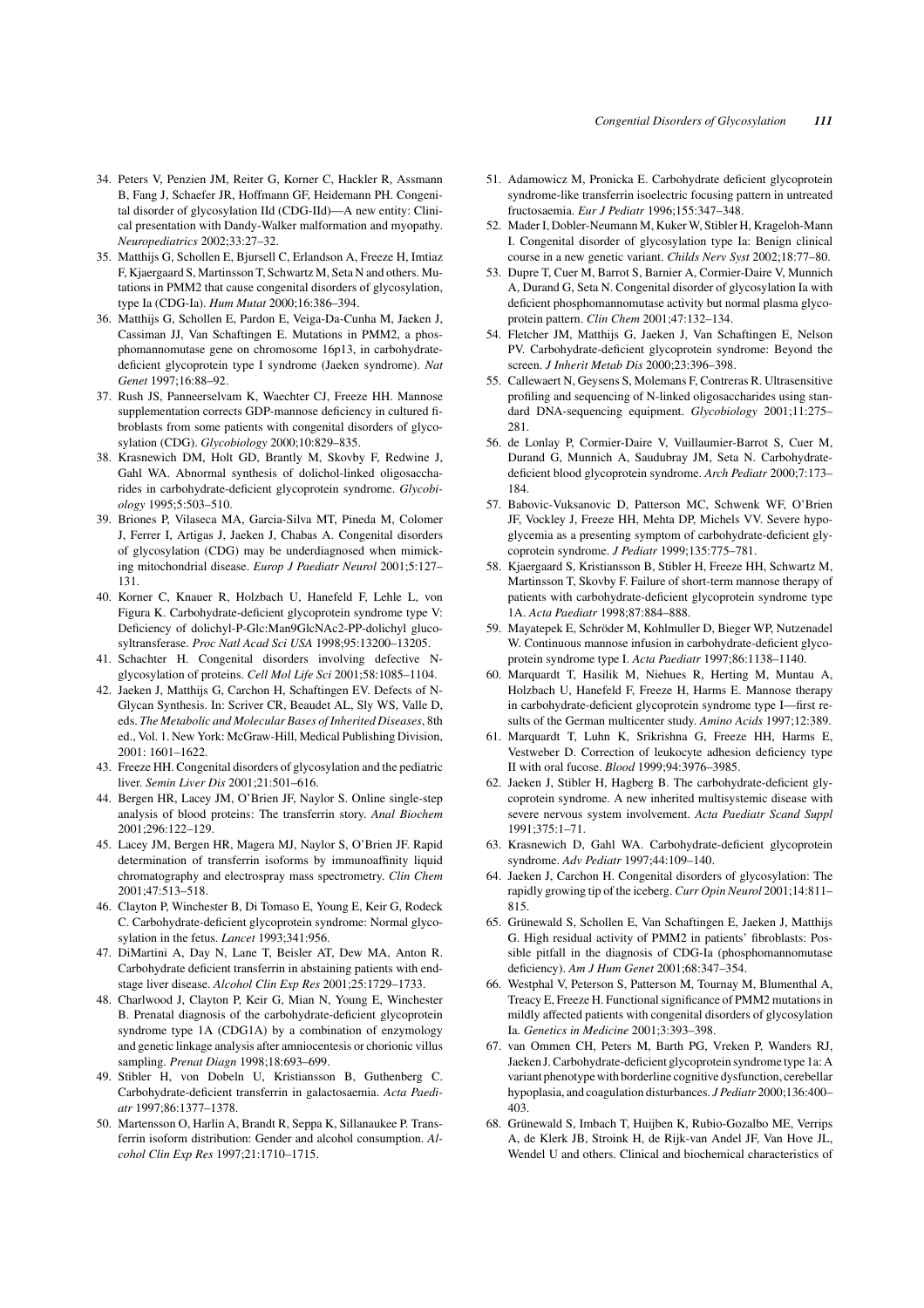congenital disorder of glycosylation type Ic, the first recognized endoplasmic reticulum defect in N-glycan synthesis. *Ann Neurol* 2000;47:776–781.

- 69. Barone R, Pavone L, Fiumara A, Bianchini R, Jaeken J. Developmental patterns and neuropsychological assessment in patients with carbohydrate-deficient glycoconjugate syndrome type IA (phosphomannomutase deficiency). *Brain Dev* 1999;21:260–263.
- 70. Stibler H, Blennow G, Kristiansson B, Lindehammer H, Hagberg B. Carbohydrate-deficient glycoprotein syndrome: Clinical expression in adults with a new metabolic disease. *J Neurol Neurosurg Psychiatry* 1994;57:552–556.
- 71. Jaeken J, Vanderschueren-Lodewyckx M, Caeaer P, Snoeck L, Corbeel L, Eggermont E. Familial psychomotor retardation with markedly fluctuating serum prolactin, FSH and GH levels, partial TBG deficiency, increased serum arysulphatase A and increased CSF protein: A new syndrome? *Pediatric Res* 1980;14:179.
- 72. de Zegher F, Jaeken J. Endocrinology of the carbohydrate-deficient glycoprotein syndrome type 1 from birth through adolescence. *Pediatr Res* 1995;37:395–401.
- 73. Kristiansson B, Stibler H, Wide L. Gonadal function and glycoprotein hormones in the carbohydrate-deficient glycoprotein (CDG) syndrome. *Acta Paediatr* 1995;84:655–659.
- 74. Westphal V, Kjaergaard S, Davis JA, Peterson SM, Skovby F, Freeze HH. Genetic and metabolic analysis of the first adult with congenital disorder of glycosylation type Ib: Long-term outcome and effects of mannose supplementation. *Mol Genet Metab* 2001;73:77–85.
- 75. Pineda M, Pavia C, Vilaseca MA, Ferrer I, Temudo T, Chabas A, Stibler H, Jaeken J. Normal pubertal development in a female with carbohydrate deficient glycoprotein syndrome.*Arch Dis Child* 1996;74:242–243.
- 76. Artigas J, Cardo E, Pineda M, Nosas R, Jaeken J. Phosphomannomutase deficiency and normal pubertal development. *J Inherit Metab Dis* 1998;21:78–79.
- 77. McDowell G, Gahl WA. Inherited disorders of glycoprotein synthesis: Cell biological insights. *Proc Soc Exp Biol Med* 1997;215:145– 157.
- 78. Kaufman FR, Kogut MD, Donnell GN, Goebelsmann U, March C, Koch R. Hypergonadotropic hypogonadism in female patients with galactosemia. *N Engl J Med* 1981;304:994–998.
- 79. Ohzeki T, Motozumi H, Hanaki K, Ohtahara H, Urashima H, Tsukuda T, Kobayashi S, Shiraki K, Ohno K. Carbohydratedeficient glycoprotein syndrome in a girl with hypogonadism due to inactive follicle stimulating hormone. *Horm Metab Res* 1993;25:646–648.
- 80. Sairam MR, Bhargavi GN. A role for glycosylation of the alpha subunit in transduction of biological signal in glycoprotein hormones. *Science* 1985;229:65–67.
- 81. Ulloa-Aguirre A, Maldonado A, Damian-Matsumura P, Timossi C. Endocrine regulation of gonadotropin glycosylation. *Arch Med Res* 2001;32:520–532.
- 82. Tapanainen JS, Aittomaki K, Min J, Vaskivuo T, Huhtaniemi IT. Men homozygous for an inactivating mutation of the folliclestimulating hormone (FSH) receptor gene present variable suppression of spermatogenesis and fertility. *Nat Genet* 1997;15:205–206.
- 83. Aittomaki K, Herva R, Stenman UH, Juntunen K, Ylostalo P, Hovatta O, de la Chapelle A. Clinical features of primary ovarian failure caused by a point mutation in the follicle-stimulating hormone receptor gene. *J Clin Endocrinol Metab* 1996;81:3722– 3726.
- 84. Davis D, Liu X, Segaloff DL. Identification of the sites of N-linked glycosylation on the follicle-stimulating hormone (FSH) receptor and assessment of their role in FSH receptor function. *Mol Endocrinol* 1995;9:159–170.
- 85. Davis DP, Rozell TG, Liu X, Segaloff DL. The six N-linked carbohydrates of the lutropin/choriogonadotropin receptor are not absolutely required for correct folding, cell surface expression, hormone binding, or signal transduction. *Mol Endocrinol* 1997;11:550–562.
- 86. Kristiansson B, Andersson M, Tonnby B, Hagberg B. Disialotransferrin developmental deficiency syndrome. *Arch Dis Child* 1989;64:71–76.
- 87. Hagberg BA, Blennow G, Kristiansson B, Stibler H. Carbohydratedeficient glycoprotein syndromes: Peculiar group of new disorders. *Pediatr Neurol* 1993;9:255–262.
- 88. Berkowitz GS, Lapinski RH, Dolgin SE, Gazella JG, Bodian CA, Holzman IR. Prevalence and natural history of cryptorchidism. *Pediatrics* 1993;92:44–49.
- 89. Behrman R. *Nelson Textbook of Pediatrics*. Philadelphia: W.B. Saunders Company, 1997.
- 90. Veneselli E, Biancheri R, Di Rocco M, Tortorelli S. Neurophysiological findings in a case of carbohydrate-deficient glycoprotein (CDG) syndrome type I with phosphomannomutase deficiency. *Europ J Paediatr Neurol* 1998;2:239–244.
- 91. Ferrari MC, Parini R, Di Rocco MD, Radetti G, Beck-Peccoz P, Persani L. Lectin analyses of glycoprotein hormones in patients with congenital disorders of glycosylation. *Eur J Endocrinol* 2001;144:409–416.
- 92. Enns GM, Steiner RD, Buist N, Cowan C, Leppig KA, McCracken MF, Westphal V, Freeze HH, O'Brien JF, Jaeken J, Behera S, Hudgins L. Clinical and molecular features in North American congenital disorder of glycosylation type I patients with diverse ethnic origins. *J Pediatrics* 2002;141:695–700.
- 93. Acarregui MJ, George TN, Rhead WJ. Carbohydrate-deficient glycoprotein syndrome type 1 with profound thrombocytopenia and normal phosphomannomutase and phosphomannose isomerase activities. *J Pediatr* 1998;133:697–700.
- 94. Westphal V, Murch S, Kim S, Srikrishna G, Winchester B, Day R, Freeze HH. Reduced heparan sulfate accumulation in enterocytes contributes to protein-losing enteropathy in a congenital disorder of glycosylation. *Am J Pathol* 2000;157:1917–1925.
- 95. Avvakumov GV, Warmels-Rodenhiser S, Hammond GL. Glycosylation of human corticosteroid-binding globulin at aspargine 238 is necessary for steroid binding. *J Biol Chem* 1993;268:862– 866.
- 96. Avvakumov GV. Structure and function of corticosteroid-binding globulin: Role of carbohydrates. *J Steroid Biochem Mol Biol* 1995;53:515–522.
- 97. Warady BA, Howard CP, Hellerstein S, Alon U, Grunt JA. Congenital nephrosis in association with hypothyroidism and hypoadrenocorticism. *Pediatr Nephrol* 1993;7:79–80.
- 98. Hutchesson AC, Gray RG, Spencer DA, Keir G. Carbohydrate deficient glycoprotein syndrome: Multiple abnormalities and diagnostic delay. *Arch Dis Child* 1995;72:445–446.
- 99. Rose SR. Disorders of thyrotropin synthesis, secretion, and function. *Curr Opin Pediatr* 2000;12:375–381.
- 100. Thotakura NR, Desai RK, Szkudlinski MW, Weintraub BD. The role of the oligosaccharide chains of thyrotropin alpha- and betasubunits in hormone action. *Endocrinology* 1992;131:82–88.
- 101. Graves P, Pritsker A, Davies TF. Post-translational processing of the natural human thyrotropin receptor: Demonstration of more than two cleavage sites. *J Clin Endocrinol Metab* 1999;84:2177– 2181.
- 102. Oda Y, Sanders J, Roberts S, Maruyama M, Kiddie A, Furmaniak J, Smith BR. Analysis of carbohydrate residues on recombinant human thyrotropin receptor. *J Clin Endocrinol Metab* 1999;84:2119– 2125.
- 103. Jaeken J, Carchon H. The carbohydrate-deficient glycoprotein syndromes: An overview. *J Inherit Metab Dis* 1993;16:813–820.